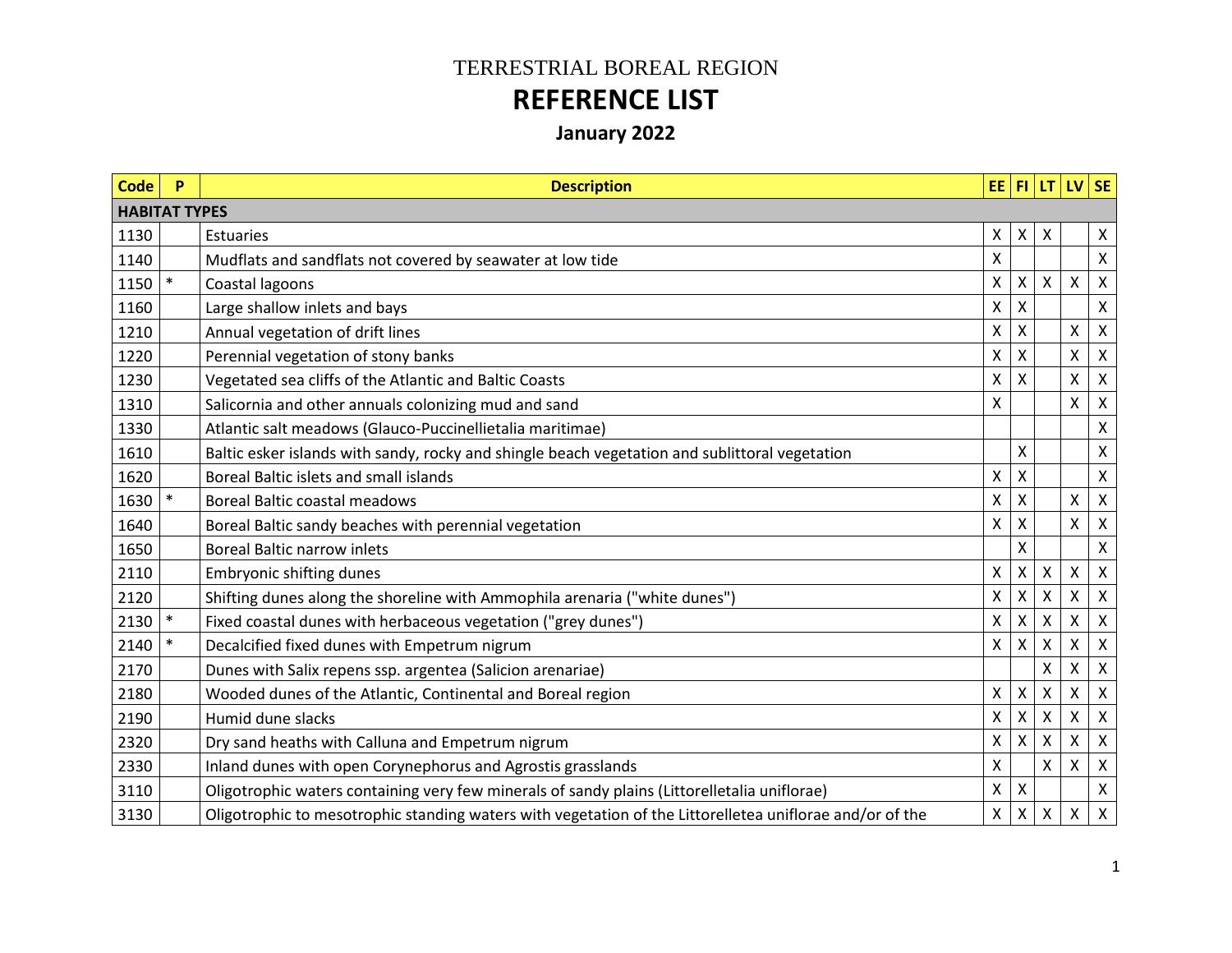| <b>Code</b> | P      | <b>Description</b>                                                                                                           | EE F1                     |              | LT                 | IV SE              |                           |
|-------------|--------|------------------------------------------------------------------------------------------------------------------------------|---------------------------|--------------|--------------------|--------------------|---------------------------|
|             |        | Isoëto-Nanojuncetea                                                                                                          |                           |              |                    |                    |                           |
| 3140        |        | Hard oligo-mesotrophic waters with benthic vegetation of Chara spp.                                                          | X                         | X            | X                  | $\pmb{\times}$     | $\boldsymbol{\mathsf{X}}$ |
| 3150        |        | Natural eutrophic lakes with Magnopotamion or Hydrocharition - type vegetation                                               | Χ                         | Χ            | X                  | X                  | $\boldsymbol{\mathsf{X}}$ |
| 3160        |        | Natural dystrophic lakes and ponds                                                                                           | $\pmb{\mathsf{X}}$        | X            | $\mathsf{X}$       | $\pmb{\mathsf{X}}$ | $\boldsymbol{\mathsf{X}}$ |
| 3180        |        | <b>Turloughs</b>                                                                                                             | $\boldsymbol{\mathsf{X}}$ |              |                    |                    |                           |
| 3190        |        | Lakes of gypsum karst                                                                                                        |                           |              | X                  | X                  |                           |
| 3210        |        | Fennoscandian natural rivers                                                                                                 |                           | Χ            |                    |                    | X                         |
| 3220        |        | Alpine rivers and the herbaceous vegetation along their banks                                                                |                           | Χ            |                    |                    | $\boldsymbol{\mathsf{X}}$ |
| 3260        |        | Water courses of plain to montane levels with the Ranunculion fluitantis and Callitricho-Batrachion vegetation               | $\pmb{\mathsf{X}}$        | Χ            | X                  | X                  | $\boldsymbol{\mathsf{X}}$ |
| 3270        |        | Rivers with muddy banks with Chenopodion rubri p.p. and Bidention p.p. vegetation                                            |                           |              | X                  | X                  |                           |
| 4010        |        | Northern Atlantic wet heaths with Erica tetralix                                                                             |                           |              |                    | X                  | X                         |
| 4030        |        | European dry heaths                                                                                                          | X                         | Χ            | $\mathsf{x}$       | $\pmb{\times}$     | $\boldsymbol{\mathsf{X}}$ |
| 4060        |        | Alpine and Boreal heaths                                                                                                     |                           | Χ            |                    |                    | X                         |
| 4080        |        | Sub-Arctic Salix spp. scrub                                                                                                  |                           | X            |                    |                    | X                         |
| 5130        |        | Juniperus communis formations on heaths or calcareous grasslands                                                             | X                         |              | $\mathsf{x}$       | $\mathsf{X}$       | $\boldsymbol{\mathsf{X}}$ |
| 6110        | $\ast$ | Rupicolous calcareous or basophilic grasslands of the Alysso-Sedion albi                                                     |                           |              |                    | $\mathsf{X}$       | $\boldsymbol{\mathsf{X}}$ |
| 6120        | $\ast$ | Xeric sand calcareous grasslands                                                                                             |                           |              | $\mathsf{x}$       | X                  | $\boldsymbol{\mathsf{X}}$ |
| 6150        |        | Siliceous alpine and boreal grasslands                                                                                       |                           | Χ            |                    |                    | $\pmb{\mathsf{X}}$        |
| 6210        |        | Semi-natural dry grasslands and scrubland facies on calcareous substrates (Festuco-Brometalia) (* important<br>orchid sites) | $\mathsf{X}$              | $\mathsf{X}$ | X                  | X                  | $\boldsymbol{\mathsf{X}}$ |
| 6230        | $\ast$ | Species-rich Nardus grasslands, on siliceous substrates in mountain areas (and submountain areas, in<br>Continental Europe)  |                           | Χ            | X                  | X                  | $\boldsymbol{\mathsf{X}}$ |
| 6270        | $\ast$ | Fennoscandian lowland species-rich dry to mesic grasslands                                                                   | Χ                         | Χ            | X                  | $\pmb{\mathsf{X}}$ | $\boldsymbol{\mathsf{X}}$ |
| 6280        | $\ast$ | Nordic alvar and precambrian calcareous flatrocks                                                                            | Χ                         | Χ            |                    |                    | $\pmb{\mathsf{X}}$        |
| 6410        |        | Molinia meadows on calcareous, peaty or clayey-silt-laden soils (Molinion caeruleae)                                         | X                         | X            | X                  | X                  | $\boldsymbol{\mathsf{X}}$ |
| 6430        |        | Hydrophilous tall herb fringe communities of plains and of the montane to alpine levels                                      | $\pmb{\mathsf{X}}$        | Χ            | $\pmb{\mathsf{X}}$ | $\pmb{\mathsf{X}}$ | $\pmb{\times}$            |
| 6450        |        | Northern boreal alluvial meadows                                                                                             | X                         | X            | X                  | X                  | $\boldsymbol{\mathsf{X}}$ |
| 6510        |        | Lowland hay meadows (Alopecurus pratensis, Sanguisorba officinalis)                                                          | X                         | Χ            | X                  | X                  | $\boldsymbol{\mathsf{X}}$ |
| 6520        |        | Mountain hay meadows                                                                                                         |                           |              |                    |                    | $\pmb{\mathsf{X}}$        |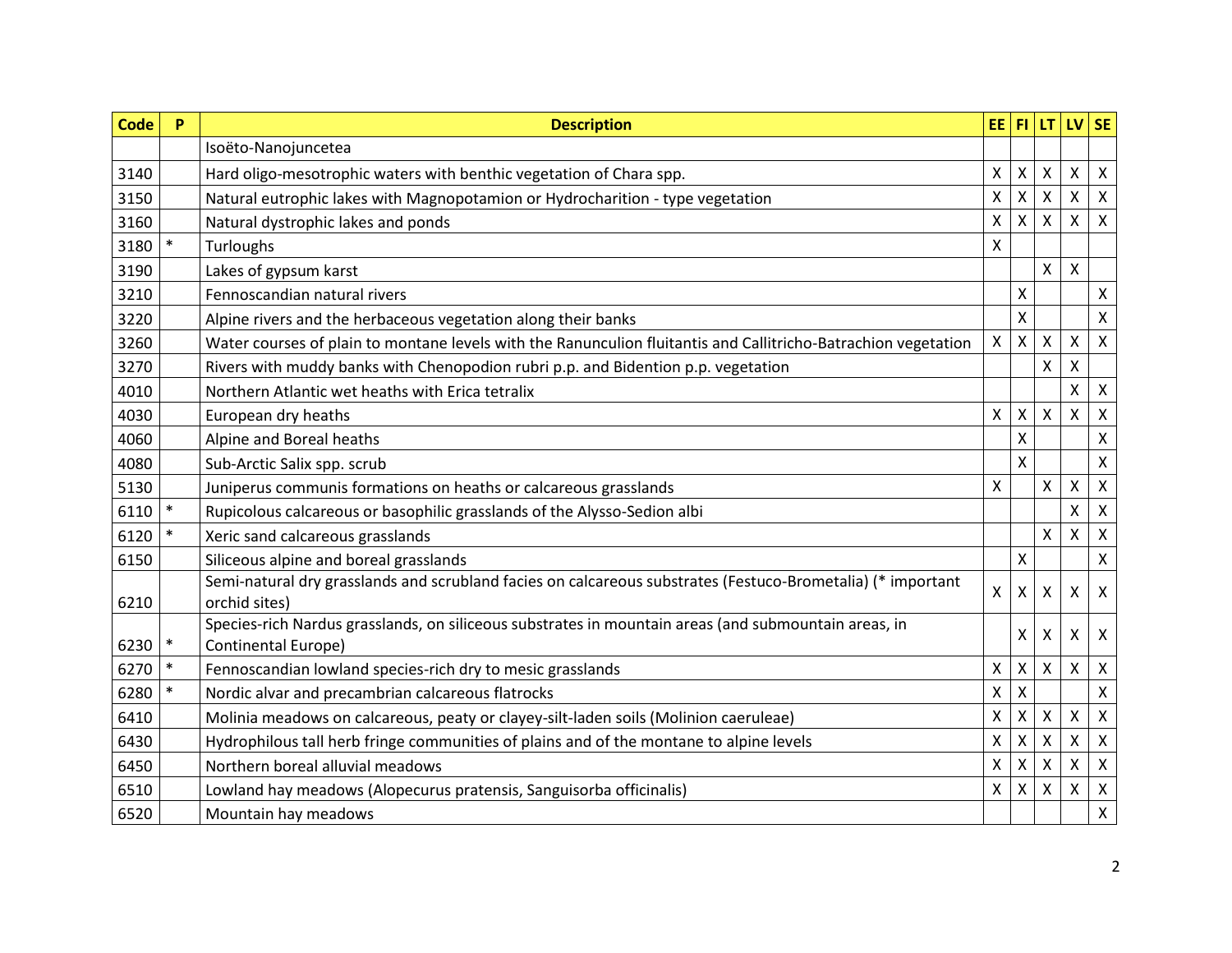| <b>Code</b> | P      | <b>Description</b>                                                                                                                 | EE FI              |   | LT.                       | LV                        | <b>SE</b>                 |
|-------------|--------|------------------------------------------------------------------------------------------------------------------------------------|--------------------|---|---------------------------|---------------------------|---------------------------|
| 6530        | $\ast$ | Fennoscandian wooded meadows                                                                                                       | $\mathsf{X}$       | Χ | X                         | $\pmb{\mathsf{X}}$        | $\boldsymbol{\mathsf{X}}$ |
| 7110        | $\ast$ | Active raised bogs                                                                                                                 | $\pmb{\mathsf{X}}$ | Χ | X                         | X                         | $\boldsymbol{\mathsf{X}}$ |
| 7120        |        | Degraded raised bogs still capable of natural regeneration                                                                         | $\mathsf{X}$       | Χ | $\mathsf{x}$              | $\pmb{\times}$            | $\boldsymbol{\mathsf{X}}$ |
| 7140        |        | Transition mires and quaking bogs                                                                                                  | Χ                  | X | X                         | Χ                         | $\boldsymbol{\mathsf{X}}$ |
| 7150        |        | Depressions on peat substrates of the Rhynchosporion                                                                               | $\pmb{\mathsf{X}}$ |   | $\pmb{\mathsf{X}}$        | $\pmb{\mathsf{X}}$        |                           |
| 7160        |        | Fennoscandian mineral-rich springs and springfens                                                                                  | $\pmb{\mathsf{X}}$ | Χ | $\boldsymbol{\mathsf{X}}$ | X                         | $\boldsymbol{\mathsf{X}}$ |
| 7210        | $\ast$ | Calcareous fens with Cladium mariscus and species of the Caricion davallianae                                                      | X                  | Χ | X                         | X                         | $\boldsymbol{\mathsf{X}}$ |
| 7220        | $\ast$ | Petrifying springs with tufa formation (Cratoneurion)                                                                              | X                  | Χ | X                         | X                         | $\boldsymbol{\mathsf{X}}$ |
| 7230        |        | Alkaline fens                                                                                                                      | $\pmb{\mathsf{X}}$ | Χ | X                         | X                         | $\boldsymbol{\mathsf{X}}$ |
| 7310        | $\ast$ | Aapa mires                                                                                                                         |                    | Χ |                           |                           | $\pmb{\mathsf{X}}$        |
| 7320        | $\ast$ | Palsa mires                                                                                                                        |                    | Χ |                           |                           |                           |
| 8110        |        | Siliceous scree of the montane to snow levels (Androsacetalia alpinae and Galeopsietalia ladani)                                   |                    | Χ |                           |                           | X                         |
| 8120        |        | Calcareous and calcshist screes of the montane to alpine levels (Thlaspietea rotundifolii)                                         |                    |   |                           |                           | $\pmb{\mathsf{X}}$        |
| 8210        |        | Calcareous rocky slopes with chasmophytic vegetation                                                                               | Χ                  | X | X                         | X                         | $\boldsymbol{\mathsf{X}}$ |
| 8220        |        | Siliceous rocky slopes with chasmophytic vegetation                                                                                | $\mathsf{X}$       | X | $\mathsf{x}$              | $\mathsf{X}$              | $\boldsymbol{\mathsf{X}}$ |
| 8230        |        | Siliceous rock with pioneer vegetation of the Sedo-Scleranthion or of the Sedo albi-Veronicion dillenii                            |                    | Χ |                           |                           | Χ                         |
| 8240        | $\ast$ | Limestone pavements                                                                                                                | Χ                  |   |                           |                           | $\pmb{\mathsf{X}}$        |
| 8310        |        | Caves not open to the public                                                                                                       | $\mathsf{X}$       |   | X                         | X                         | $\pmb{\mathsf{X}}$        |
| 9010        | $\ast$ | Western Taïga                                                                                                                      | $\pmb{\mathsf{X}}$ | X | Χ                         | $\pmb{\mathsf{X}}$        | $\boldsymbol{\mathsf{X}}$ |
| 9020        | $\ast$ | Fennoscandian hemiboreal natural old broad-leaved deciduous forests (Quercus, Tilia, Acer, Fraxinus or<br>Ulmus) rich in epiphytes | X                  | X | X                         | X                         | $\boldsymbol{\mathsf{X}}$ |
| 9030        | $\ast$ | Natural forests of primary succession stages of landupheaval coast                                                                 |                    | X |                           |                           | X                         |
| 9040        |        | Nordic subalpine/subarctic forests with Betula pubescens ssp. czerepanovii                                                         |                    | Χ |                           |                           | Χ                         |
| 9050        |        | Fennoscandian herb-rich forests with Picea abies                                                                                   | Χ                  | X | Χ                         | $\boldsymbol{\mathsf{X}}$ | $\boldsymbol{\mathsf{X}}$ |
| 9060        |        | Coniferous forests on, or connected to, glaciofluvial eskers                                                                       | X                  | Χ | X                         | Χ                         | $\boldsymbol{\mathsf{X}}$ |
| 9070        |        | Fennoscandian wooded pastures                                                                                                      | X                  | X | X                         | X                         | $\boldsymbol{\mathsf{X}}$ |
| 9080        | $\ast$ | Fennoscandian deciduous swamp woods                                                                                                | X                  | Χ | X                         | X                         | $\boldsymbol{\mathsf{X}}$ |
| 9110        |        | Luzulo-Fagetum beech forests                                                                                                       |                    |   |                           |                           | $\pmb{\mathsf{X}}$        |
| 9130        |        | Asperulo-Fagetum beech forests                                                                                                     |                    |   |                           |                           | $\pmb{\mathsf{X}}$        |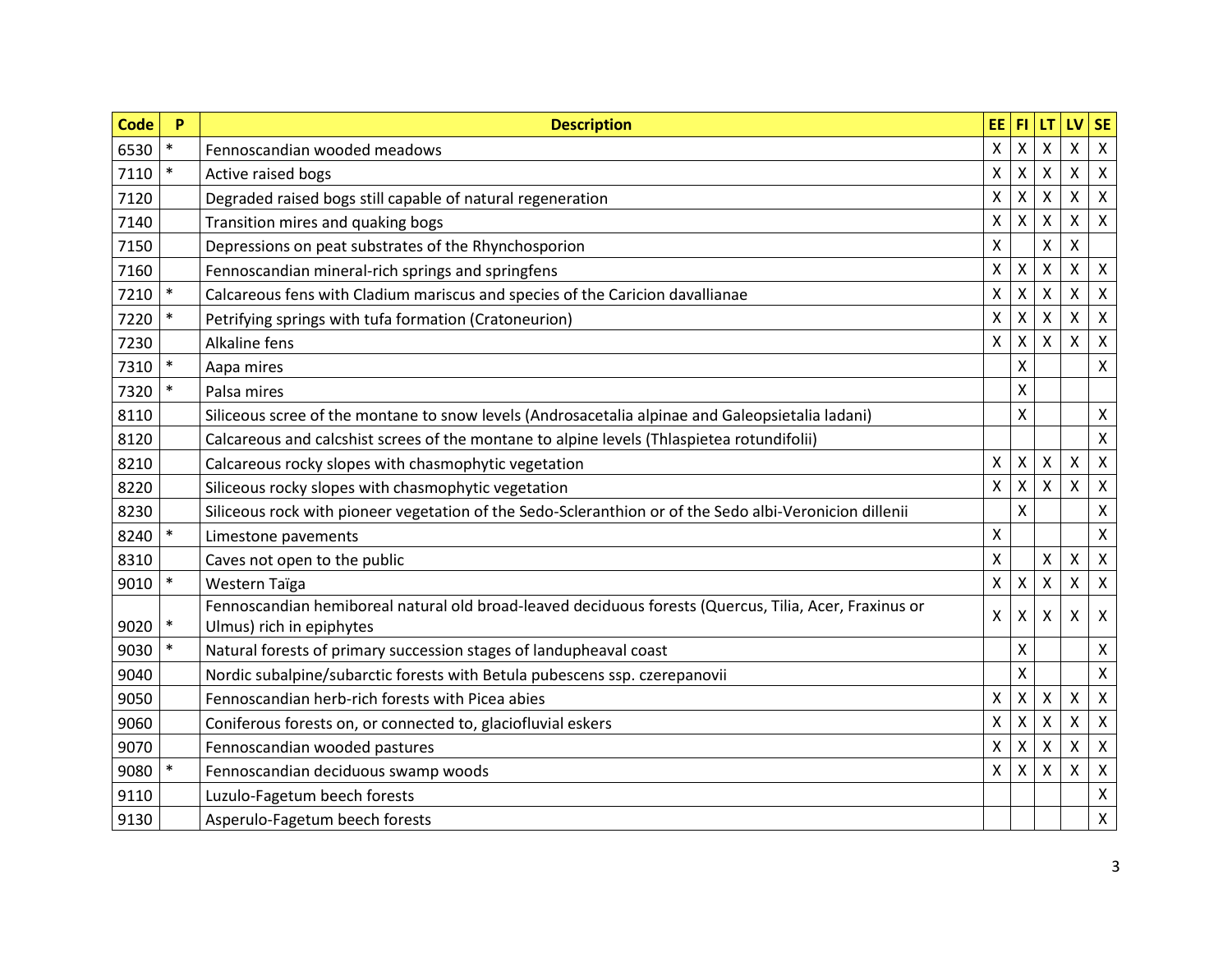| <b>Code</b>       | P      | <b>Description</b>                                                                                         | EE <sup>1</sup>           | F1                        | LT                        | LV                        | <b>SE</b>                 |
|-------------------|--------|------------------------------------------------------------------------------------------------------------|---------------------------|---------------------------|---------------------------|---------------------------|---------------------------|
| 9160              |        | Sub-Atlantic and medio-European oak or oak-hornbeam forests of the Carpinion betuli                        |                           |                           | $\sf X$                   | X                         | $\pmb{\times}$            |
| 9180              | $\ast$ | Tilio-Acerion forests of slopes, screes and ravines                                                        | $\boldsymbol{\mathsf{X}}$ | $\mathsf{X}$              | $\boldsymbol{\mathsf{X}}$ | Χ                         | X                         |
| 9190              |        | Old acidophilous oak woods with Quercus robur on sandy plains                                              |                           | X                         | $\boldsymbol{\mathsf{X}}$ |                           | $\mathsf{x}$              |
| 91D0              | $\ast$ | Bog woodland                                                                                               | $\pmb{\chi}$              | X                         | X                         | Χ                         | $\pmb{\mathsf{X}}$        |
| 91E0              | $\ast$ | Alluvial forests with Alnus glutinosa and Fraxinus excelsior (Alno-Padion, Alnion incanae, Salicion albae) | $\pmb{\chi}$              | $\pmb{\mathsf{X}}$        | $\boldsymbol{\mathsf{X}}$ | Χ                         | $\pmb{\times}$            |
|                   |        | Riparian mixed forests of Quercus robur, Ulmus laevis and Ulmus minor, Fraxinus excelsior or Fraxinus      | X                         |                           | X                         |                           |                           |
| 91F0              |        | angustifolia, along the great rivers (Ulmenion minoris)                                                    |                           |                           |                           | X                         | X                         |
| 91T0              |        | Central European lichen Scots pine forests                                                                 |                           |                           | X                         | X                         |                           |
| <b>MAMMALS</b>    |        |                                                                                                            |                           |                           |                           |                           |                           |
| 1308              |        | Barbastella barbastellus                                                                                   |                           |                           | X                         | X                         | X                         |
| 1318              |        | Myotis dasycneme                                                                                           | $\boldsymbol{\mathsf{X}}$ |                           | $\mathsf{X}$              | X                         | X                         |
| 1352              | $\ast$ | Canis lupus                                                                                                |                           |                           |                           |                           | $\pmb{\mathsf{X}}$        |
| 1354              | $\ast$ | Ursus arctos                                                                                               |                           |                           |                           | X                         |                           |
| 1355              |        | Lutra lutra                                                                                                | $\mathsf{X}$              | Χ                         | $\boldsymbol{\mathsf{X}}$ | Χ                         | $\mathsf{X}$              |
| 1356              | $\ast$ | Mustela lutreola                                                                                           | $\mathsf{X}$              |                           |                           |                           |                           |
| 1361              |        | Lynx lynx                                                                                                  |                           |                           | $\sf X$                   |                           | X                         |
| 1910              | $\ast$ | Pteromys volans                                                                                            | $\boldsymbol{\mathsf{X}}$ | Χ                         |                           | X                         |                           |
| 1912              | $\ast$ | Gulo gulo                                                                                                  |                           | $\pmb{\mathsf{X}}$        |                           |                           | $\pmb{\times}$            |
| 1937              |        | Rangifer tarandus fennicus                                                                                 |                           | $\boldsymbol{\mathsf{X}}$ |                           |                           |                           |
| 6306              | $\ast$ | Pusa hispida saimensis                                                                                     |                           | X                         |                           |                           |                           |
| <b>REPTILES</b>   |        |                                                                                                            |                           |                           |                           |                           |                           |
| 1220              |        | Emys orbicularis                                                                                           |                           |                           | X                         | $\boldsymbol{\mathsf{X}}$ |                           |
| <b>AMPHIBIANS</b> |        |                                                                                                            |                           |                           |                           |                           |                           |
| 1166              |        | Triturus cristatus                                                                                         | $\boldsymbol{\mathsf{X}}$ | X                         | $\boldsymbol{\mathsf{X}}$ | X                         | $\boldsymbol{\mathsf{X}}$ |
| 1188              |        | Bombina bombina                                                                                            |                           |                           | $\sf X$                   | X                         |                           |
| <b>FISH</b>       |        |                                                                                                            |                           |                           |                           |                           |                           |
| 1096              |        | Lampetra planeri                                                                                           |                           |                           | Χ                         | X                         |                           |
| 1099              |        | Lampetra fluviatilis                                                                                       | X                         |                           | $\boldsymbol{\mathsf{X}}$ | Χ                         |                           |
| 1103              |        | Alosa fallax                                                                                               |                           |                           | $\mathsf{X}$              |                           |                           |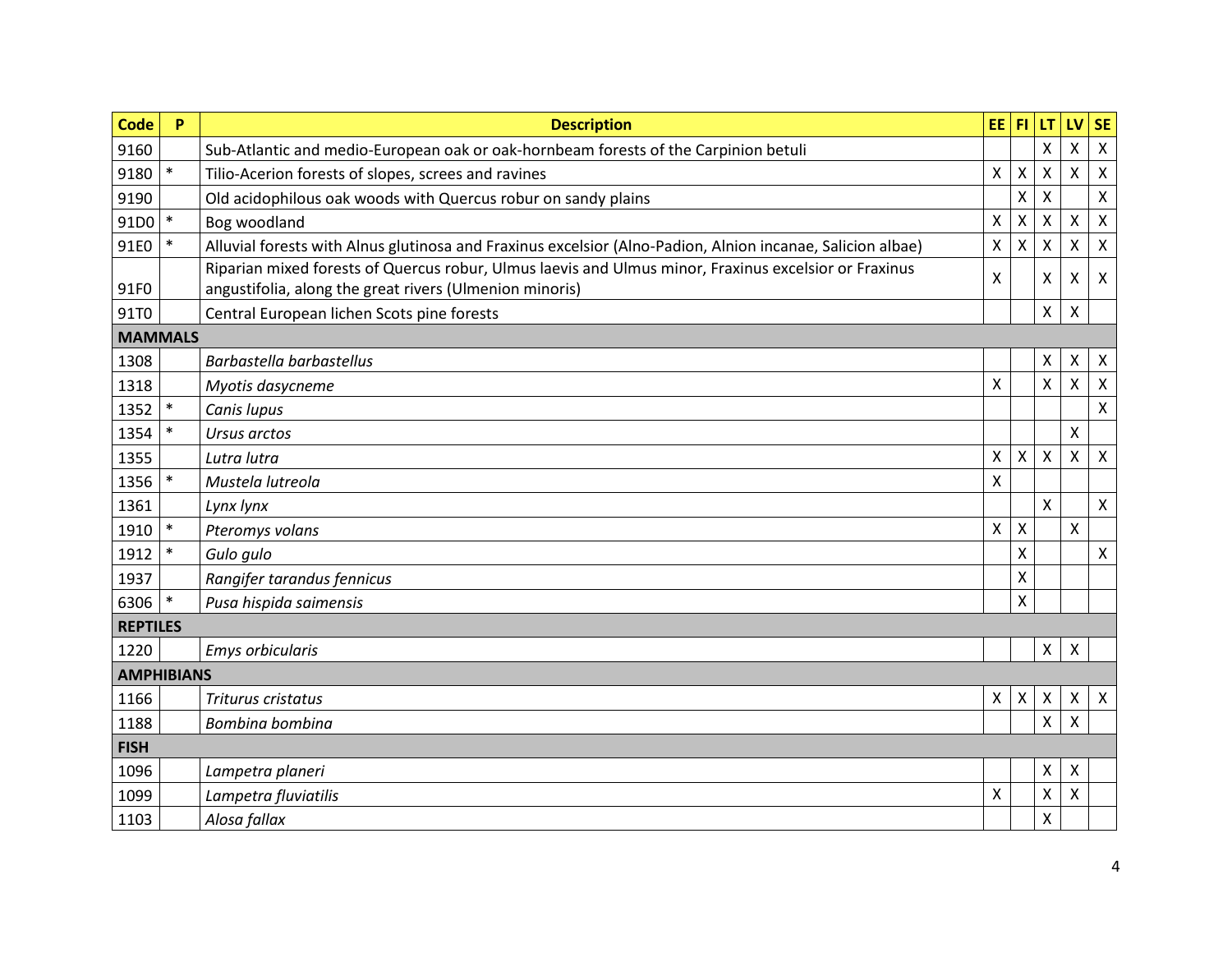| <b>Code</b>          | P      | <b>Description</b>          | EE.                       | F1                 | LT                        | LV                        | <b>SE</b>          |
|----------------------|--------|-----------------------------|---------------------------|--------------------|---------------------------|---------------------------|--------------------|
| 1106                 |        | Salmo salar                 | $\boldsymbol{\mathsf{X}}$ |                    | $\pmb{\chi}$              | Χ                         | $\pmb{\times}$     |
| 1130                 |        | Aspius aspius               | X                         |                    | X                         | X                         | $\mathsf{X}$       |
| 1145                 |        | Misgurnus fossilis          | X                         |                    | $\pmb{\chi}$              | X                         |                    |
| 1149                 |        | Cobitis taenia              | $\pmb{\mathsf{X}}$        |                    | $\pmb{\chi}$              | Χ                         | $\mathsf{X}$       |
| 1163                 |        | Cottus gobio                | X                         |                    | $\boldsymbol{\mathsf{X}}$ | X                         | X                  |
| 2522                 |        | Pelecus cultratus           |                           |                    | $\mathsf{X}$              |                           |                    |
| 5339                 |        | Rhodeus amarus              |                           |                    | $\pmb{\mathsf{X}}$        | $\pmb{\mathsf{X}}$        |                    |
| 5348                 |        | Sabanejewia baltica         |                           |                    | $\boldsymbol{\mathsf{X}}$ | X                         |                    |
| <b>INVERTEBRATES</b> |        |                             |                           |                    |                           |                           |                    |
| 1013                 |        | Vertigo geyeri              | X                         | Χ                  | X                         | X                         | $\mathsf{X}$       |
| 1014                 |        | Vertigo angustior           | $\boldsymbol{\mathsf{X}}$ | $\mathsf X$        | $\mathsf{X}$              | $\boldsymbol{\mathsf{X}}$ | $\mathsf{X}$       |
| 1015                 |        | Vertigo genesii             | X                         | $\mathsf{X}$       |                           | X                         | $\mathsf{X}$       |
| 1016                 |        | Vertigo moulinsiana         |                           |                    | $\mathsf{X}$              | $\boldsymbol{\mathsf{X}}$ |                    |
| 1029                 |        | Margaritifera margaritifera | X                         | X                  |                           | X                         | X                  |
| 1032                 |        | Unio crassus                | $\pmb{\mathsf{X}}$        | $\mathsf X$        | $\mathsf{X}$              | $\boldsymbol{\mathsf{X}}$ | $\mathsf{X}$       |
| 1037                 |        | Ophiogomphus cecilia        | X                         | X                  | $\boldsymbol{\mathsf{X}}$ | X                         | $\mathsf{X}$       |
| 1042                 |        | Leucorrhinia pectoralis     | X                         | X                  | $\boldsymbol{\mathsf{X}}$ | X                         | $\mathsf{X}$       |
| 1059                 |        | Maculinea teleius           |                           |                    | Χ                         | X                         |                    |
| 1060                 |        | Lycaena dispar              | X                         | $\pmb{\mathsf{X}}$ | X                         | X                         |                    |
| 1065                 |        | Euphydryas aurinia          | $\boldsymbol{\mathsf{X}}$ | X                  | X                         | X                         | X                  |
| 1081                 |        | Dytiscus latissimus         | X                         | Χ                  | X                         | X                         | $\pmb{\mathsf{X}}$ |
| 1082                 |        | Graphoderus bilineatus      | X                         | X                  | $\pmb{\chi}$              | X                         | Χ                  |
| 1083                 |        | Lucanus cervus              |                           |                    |                           |                           | X                  |
| 1084                 | $\ast$ | Osmoderma eremita           | X                         | X                  |                           | X                         | $\pmb{\mathsf{X}}$ |
| 1086                 |        | Cucujus cinnaberinus        | $\boldsymbol{\mathsf{X}}$ | X                  | $\mathsf{X}$              | $\times$                  | X                  |
| 1088                 |        | Cerambyx cerdo              |                           |                    |                           |                           | $\mathsf{X}$       |
| 1919                 |        | Agathidium pulchellum       |                           | Χ                  |                           |                           | X                  |
| 1920                 |        | Boros schneideri            | X                         | Χ                  | X                         | $\mathsf{X}$              | $\mathsf{X}$       |
| 1921                 |        | Corticaria planula          |                           | X                  |                           |                           |                    |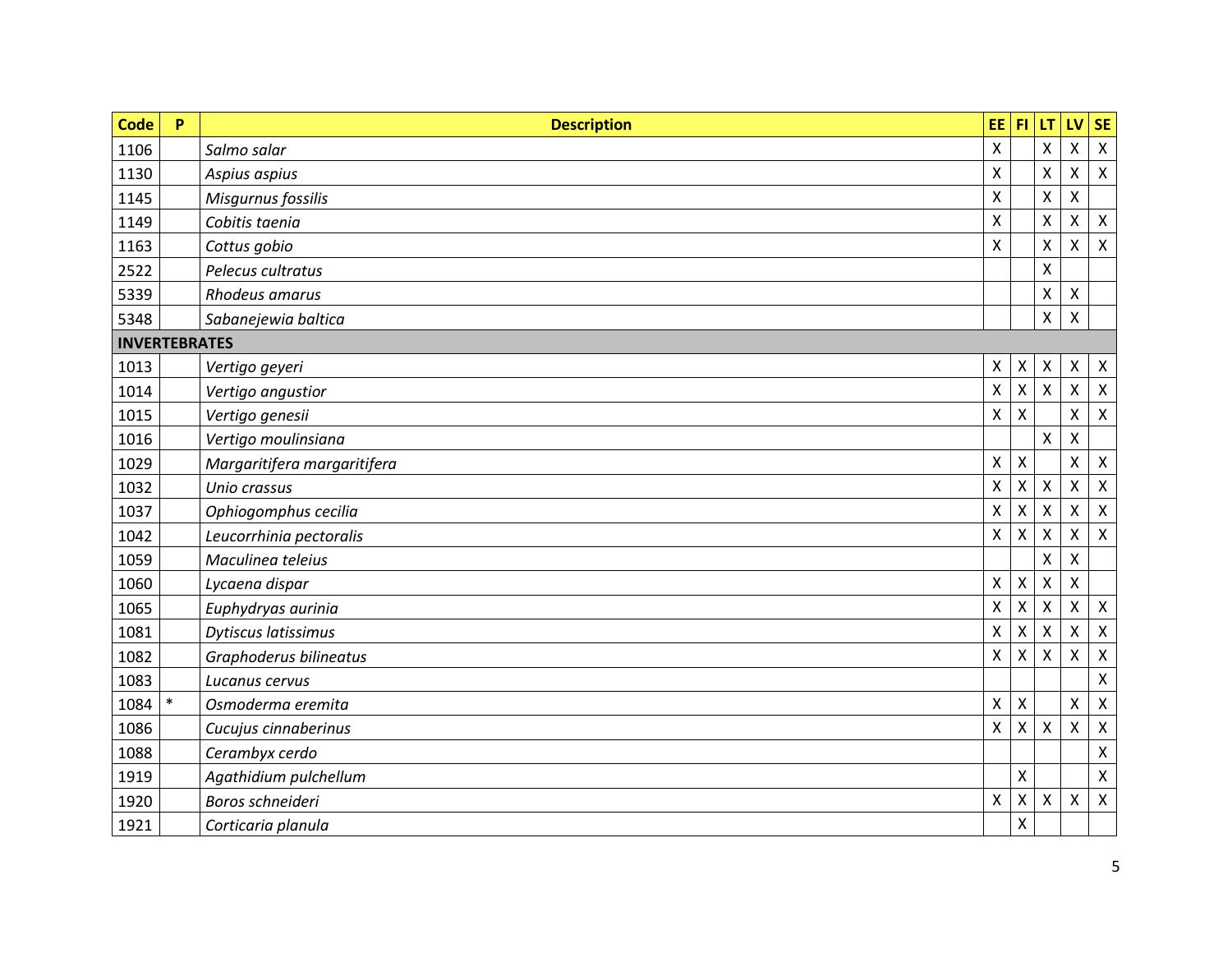| <b>Code</b>   | P      | <b>Description</b>         | EE.                | l FI.        | LT.                | LV                 | SE                        |
|---------------|--------|----------------------------|--------------------|--------------|--------------------|--------------------|---------------------------|
| 1922          |        | Macroplea pubipennis       |                    | X            |                    |                    |                           |
| 1923          |        | Mesosa myops               |                    | X            |                    |                    |                           |
| 1924          |        | Oxyporus mannerheimii      | $\pmb{\mathsf{X}}$ | X            | $\mathsf{x}$       | $\pmb{\mathsf{X}}$ |                           |
| 1925          |        | Pytho kolwensis            |                    | Χ            |                    |                    | X                         |
| 1926          |        | Stephanopachys linearis    | Χ                  | X            |                    | $\pmb{\times}$     | $\boldsymbol{\mathsf{X}}$ |
| 1927          |        | Stephanopachys substriatus |                    | Χ            |                    |                    | Χ                         |
| 1928          |        | Xyletinus tremulicola      | X                  | X            |                    |                    | $\pmb{\mathsf{X}}$        |
| 1929          |        | Aradus angularis           |                    | X            |                    |                    | $\pmb{\mathsf{X}}$        |
| 1934          |        | Xestia borealis            |                    | X            |                    |                    | $\pmb{\times}$            |
| 1935          |        | Xestia brunneopicta        |                    | X            |                    |                    |                           |
| 1936          |        | Anthrenochernes stellae    |                    |              |                    | $\pmb{\mathsf{X}}$ | $\boldsymbol{\mathsf{X}}$ |
| 4021          | $\ast$ | Phryganophilus ruficollis  |                    | Χ            |                    | X                  | X                         |
| 4038          |        | Lycaena helle              |                    | $\mathsf{X}$ | $\mathsf{x}$       |                    | $\boldsymbol{\mathsf{X}}$ |
| 4044          | $\ast$ | Xylomoia strix             | $\pmb{\mathsf{X}}$ |              |                    | X                  |                           |
| 5378          | $\ast$ | Osmoderma barnabita        |                    |              | $\pmb{\mathsf{X}}$ | $\pmb{\mathsf{X}}$ |                           |
| 6169          |        | Euphydryas maturna         | $\pmb{\times}$     | Χ            | X                  | $\pmb{\mathsf{X}}$ | $\boldsymbol{\mathsf{X}}$ |
| <b>PLANTS</b> |        |                            |                    |              |                    |                    |                           |
| 1379          |        | Mannia triandra            |                    |              |                    |                    | $\boldsymbol{\mathsf{X}}$ |
| 1381          |        | Dicranum viride            | Χ                  | Χ            | $\pmb{\mathsf{X}}$ | $\pmb{\mathsf{X}}$ | $\pmb{\times}$            |
| 1383          |        | Dichelyma capillaceum      | Χ                  | X            |                    |                    | X                         |
| 1386          |        | <b>Buxbaumia viridis</b>   | Χ                  | Χ            | X                  | X                  | $\boldsymbol{\mathsf{X}}$ |
| 1387          |        | Orthotrichum rogeri        |                    |              |                    |                    | $\pmb{\mathsf{X}}$        |
| 1389          |        | Meesia longiseta           |                    | Χ            |                    |                    | $\pmb{\mathsf{X}}$        |
| 1419          |        | Botrychium simplex         |                    | X            | Χ                  | X                  | $\boldsymbol{\mathsf{X}}$ |
| 1437          |        | Thesium ebracteatum        | X                  |              | X                  | X                  |                           |
| 1477          |        | Pulsatilla patens          | X                  | Χ            | Χ                  | Χ                  | $\boldsymbol{\mathsf{X}}$ |
| 1493          |        | Sisymbrium supinum         | $\pmb{\mathsf{X}}$ |              |                    |                    | $\boldsymbol{\mathsf{X}}$ |
| 1516          |        | Aldrovanda vesiculosa      |                    |              | X                  |                    |                           |
| 1528          |        | Saxifraga hirculus         | $\pmb{\mathsf{X}}$ | Χ            | Χ                  | $\pmb{\mathsf{X}}$ | $\boldsymbol{\mathsf{X}}$ |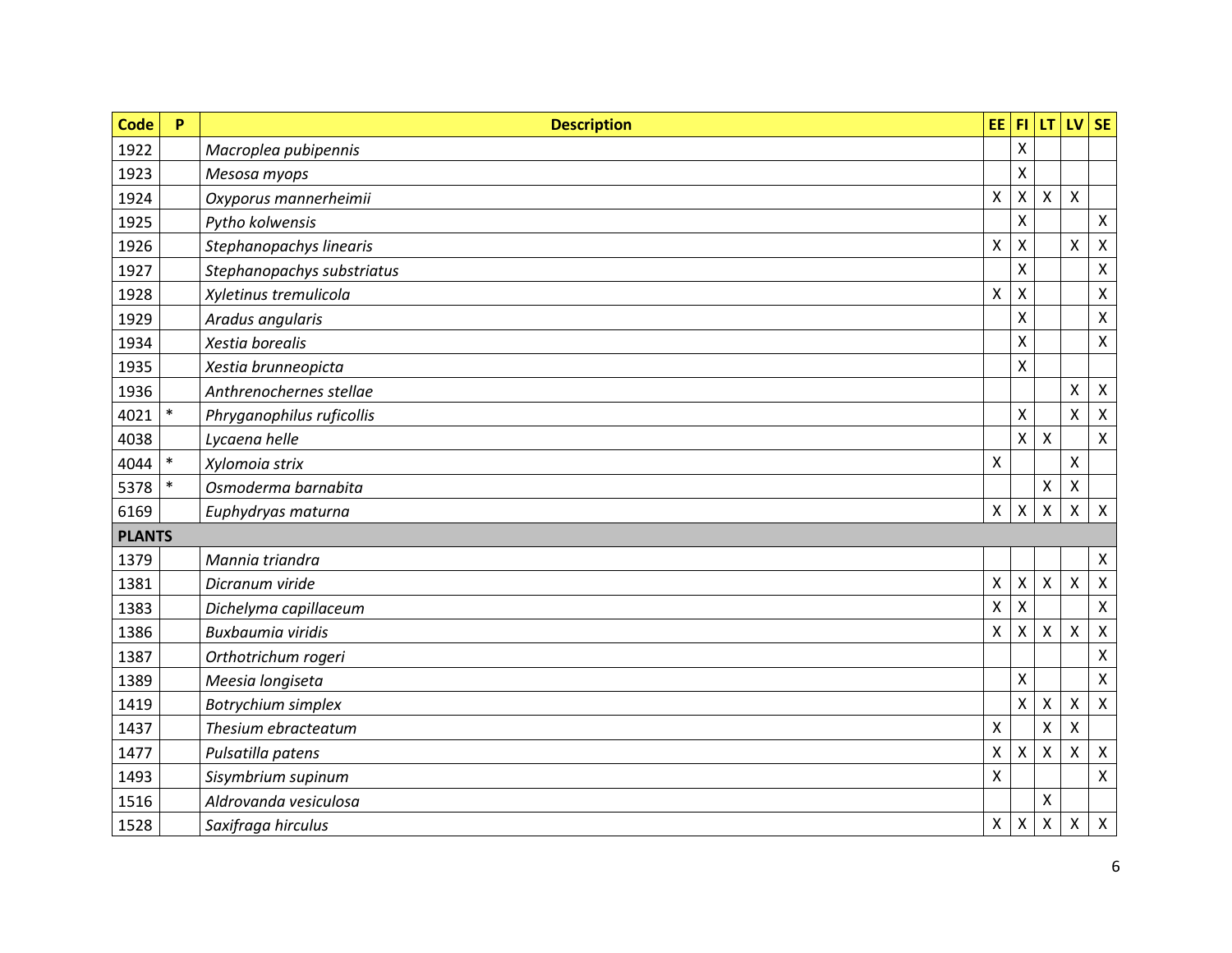| <b>Code</b> | P      | <b>Description</b>                    | EE.                | FL. | LT.          | LV                 | <b>SE</b>                 |
|-------------|--------|---------------------------------------|--------------------|-----|--------------|--------------------|---------------------------|
| 1617        |        | Angelica palustris                    | Χ                  |     |              | X                  |                           |
| 1758        |        | Ligularia sibirica                    | Χ                  |     |              | X                  |                           |
| 1831        |        | Luronium natans                       |                    |     |              |                    | $\boldsymbol{\mathsf{X}}$ |
| 1833        |        | Najas flexilis                        | $\pmb{\mathsf{X}}$ | Χ   | $\mathsf{x}$ | $\pmb{\mathsf{X}}$ | $\boldsymbol{\mathsf{X}}$ |
| 1902        |        | Cypripedium calceolus                 | Χ                  | Χ   | X            | Χ                  | $\boldsymbol{\mathsf{X}}$ |
| 1903        |        | Liparis loeselii                      | $\pmb{\mathsf{X}}$ | Χ   | X            | X                  | $\boldsymbol{\mathsf{X}}$ |
| 1939        |        | Agrimonia pilosa                      | $\pmb{\mathsf{X}}$ | Χ   | $\mathsf{x}$ | $\mathsf{X}$       |                           |
| 1940        | $\ast$ | Alisma wahlenbergii                   |                    | Χ   |              |                    | $\pmb{\mathsf{X}}$        |
| 1941        |        | Arctagrostis latifolia                |                    | X   |              |                    |                           |
| 1942        |        | Arctophila fulva                      |                    | Χ   |              |                    | $\boldsymbol{\mathsf{X}}$ |
| 1943        |        | Arenaria ciliata subsp. pseudofrigida |                    | X   |              |                    |                           |
| 1945        |        | Artemisia campestris subsp. bottnica  |                    | X   |              |                    | X                         |
| 1946        |        | Artemisia oelandica                   |                    |     |              |                    | $\mathsf{X}$              |
| 1948        |        | Calamagrostis chalybaea               |                    |     |              |                    | $\boldsymbol{\mathsf{X}}$ |
| 1949        |        | Calypso bulbosa                       |                    | X   |              |                    | $\mathsf{X}$              |
| 1950        |        | Carex holostoma                       |                    | Χ   |              |                    |                           |
| 1951        |        | Cinna latifolia                       | Χ                  | Χ   |              | X                  | $\pmb{\times}$            |
| 1952        |        | Corydalis gotlandica                  |                    |     |              |                    | $\boldsymbol{\mathsf{X}}$ |
| 1953        |        | Crepis tectorum subsp. nigrescens     |                    | Χ   |              |                    |                           |
| 1954        |        | Dianthus arenarius subsp. arenarius   | X                  |     | $\mathsf{X}$ | $\pmb{\mathsf{X}}$ |                           |
| 1955        |        | Diplazium sibiricum                   |                    | X   |              |                    | $\pmb{\mathsf{X}}$        |
| 1957        |        | Draba cinerea                         |                    | X   |              |                    |                           |
| 1960        |        | Hippuris tetraphylla                  |                    | Χ   |              |                    | $\boldsymbol{\mathsf{X}}$ |
| 1962        |        | Moehringia lateriflora                | $\pmb{\mathsf{X}}$ | Χ   |              |                    | $\boldsymbol{\mathsf{X}}$ |
| 1963        |        | Najas tenuissima                      |                    | X   |              | $\pmb{\times}$     |                           |
| 1966        |        | Persicaria foliosa                    |                    | X   |              |                    | $\boldsymbol{\mathsf{X}}$ |
| 1968        |        | Primula nutans                        |                    | Χ   |              |                    | $\pmb{\mathsf{X}}$        |
| 1970        |        | Pulsatilla vulgaris subsp. gotlandica |                    |     |              |                    | $\boldsymbol{\mathsf{X}}$ |
| 1971        |        | Puccinellia phryganodes               |                    | Χ   |              |                    |                           |